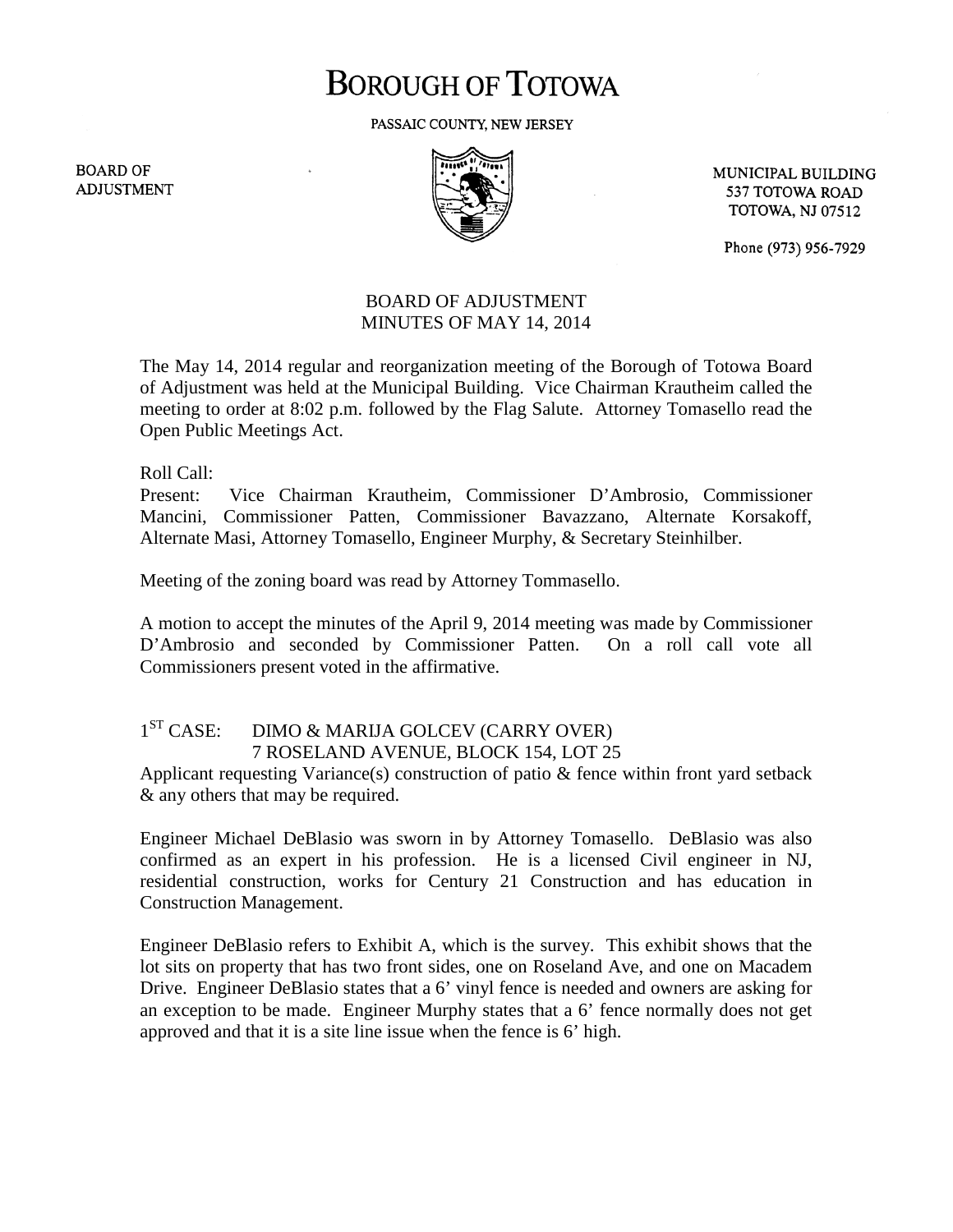Attorney Tomasello suggest taking the 6' fence off the application. Engineer Murphy states that a 3' fence stays within the guidelines and does not need approval by this board. Engineer DeBlasio withdraws the 6' fence.

 $2<sup>nd</sup>$  part of the application is the patio. Both parties are ok with the withdraw of the 6' fence.

Open to the public:

Angie Alexander, 16 Roseland Ave was there to question the fence, but since it was withdrawn then she is ok with everything else.

A motion to grant the necessary variance(s) was made by Alternate Masi and seconded by Commissioner Bavazzano. Vote to grant: 7-0 (8:21pm)

## 2<sup>nd</sup> CASE: JOHN SANDFORD 6 ROOSEVELT AVE, BLOCK 103, LOT 7

Applicant requesting construction of deck in front yard variance(s) front yard setback and any others that may be required.

Mr. Sandford was sworn in by Attorney Tommasello. Applicant states that the existing porch which is 4 x 8, he would like to make 6 x 12 to improve the look of the house. Engineer Murphy asked the applicant if he would use brink or wood. The applicant states he would use brick. The deck has to be offset because of gas meter, which cannot be moved. Engineer Murphy states that the new deck would be 2' closer to the road than it is now and the steps would come out the front. Commissioner Mancini asked if it will stay open or will the porch be closed in. Applicant answers that the porch will stay open. Engineer Murphy states that because the house is closer to the street, the requirements hurt his request. Vice Chariman Krautheim thinks that the addition will enhance the look of the house, since there is no grass there now it will not look out of place. Commissioner Patten asked Engineer Murphy about the steps and if that will be addressed by the building department and also since the roof is being built, why is it not included on the plans. As per Mr. Sandford the roof will be wooden shingles.

Open to the public: None

A motion to grant the necessary variance(s) was made by Commissioner Patten and seconded by Commissioner D'Ambrosio. Vote to grant: 7-0 (8:35pm)

## THE FOLLOWING RESOLUTION(S) WAS MEMORIALIZED:

## 1<sup>st</sup> CASE: MR. & MRS. SAMAD HUSSAIN

77 GARFIELD PLACE, BLOCK 104, LOT 1

Variance(s) granted for construction of a deck and additional requiring variances for front, rear, and side yard setbacks.